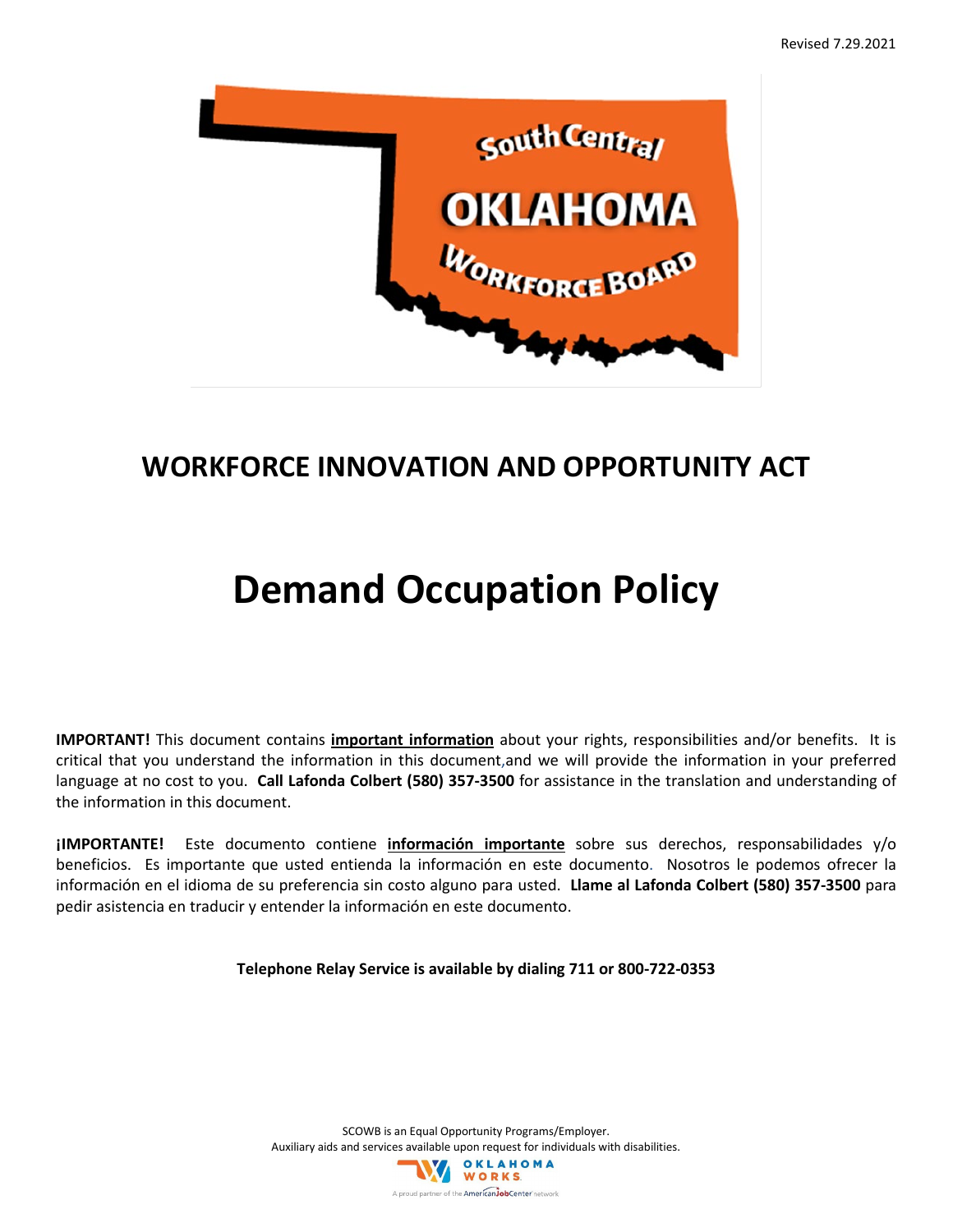**PURPOSE:** The purpose is to disseminate policy regarding the determination and usage of the South Central Oklahoma Workforce Board's Demand Occupations as required under the Workforce Innovation and Opportunity Act (WIOA) Section 3(23)(B).

## **POLICY:**

- A. South Central Oklahoma Workforce Board (SCOWB) shall establish and maintain a list of occupations in demand "Demand Occupations" that are:
	- 1. In demand in the local board's Workforce Investment Area; or
	- 2. Determined by the local board to be in sectors of the economy that have a high potential for sustained demand or growth in the local area; and
	- 3. Are common to targeted industry clusters within the workforce investment area. Those occupations certified by the SCOWB as "demand occupations" for the current period are attached and included in this policy (Attachment 1). Training services will be offered only in those occupations as determined by the SCOWB that have a direct link to current or projected employment opportunities in the South Central Oklahoma Workforce Investment Area. A direct link must be indicated by a match between the O\*Net Code in the Eligible Training Provider "Demand Occupations" Section of the training in question and the O\*Net Code on the SCOWB Demand Occupation List."
	- 4. Demand occupations and targeted industries for each year are developed based on a review of the data contained in the South Central Workforce Investment Area of Economic Modeling Specialist International (EMSI) data for the WIOA. The North American Industry Classification System (NAICS) and the O\*Net system were used in the preparation and review of the data.
- B. SCOWB shall establish a list of demand skills that:
	- 1. Support economic development priorities;
	- 2. Focus on industrial sectors and clusters, whether present or emerging;
	- 3. Address industry-specific or general shortages;
	- 4. Enhance workplace literacy, including vocational English as a second language.
- C. SCOWB will utilize the most current Industry and Occupational Projections for the area published by Economic Modeling Specialist International (EMSI) for the base data to develop the demand occupation list. The criteria for the demand occupation list are:
	- 1. The occupation requires training that results in a license, certificate, credential or degree.
	- 2. The occupation must have estimated 10 or more job openings during the time period of the Industry and Occupational Projections report.
	- 3. The occupation must show growth during the time period of the Industry and Occupational Projections report.
	- 4. The occupation must have an average wage of not less than the current self-sufficiency wage at the time the list is prepared.